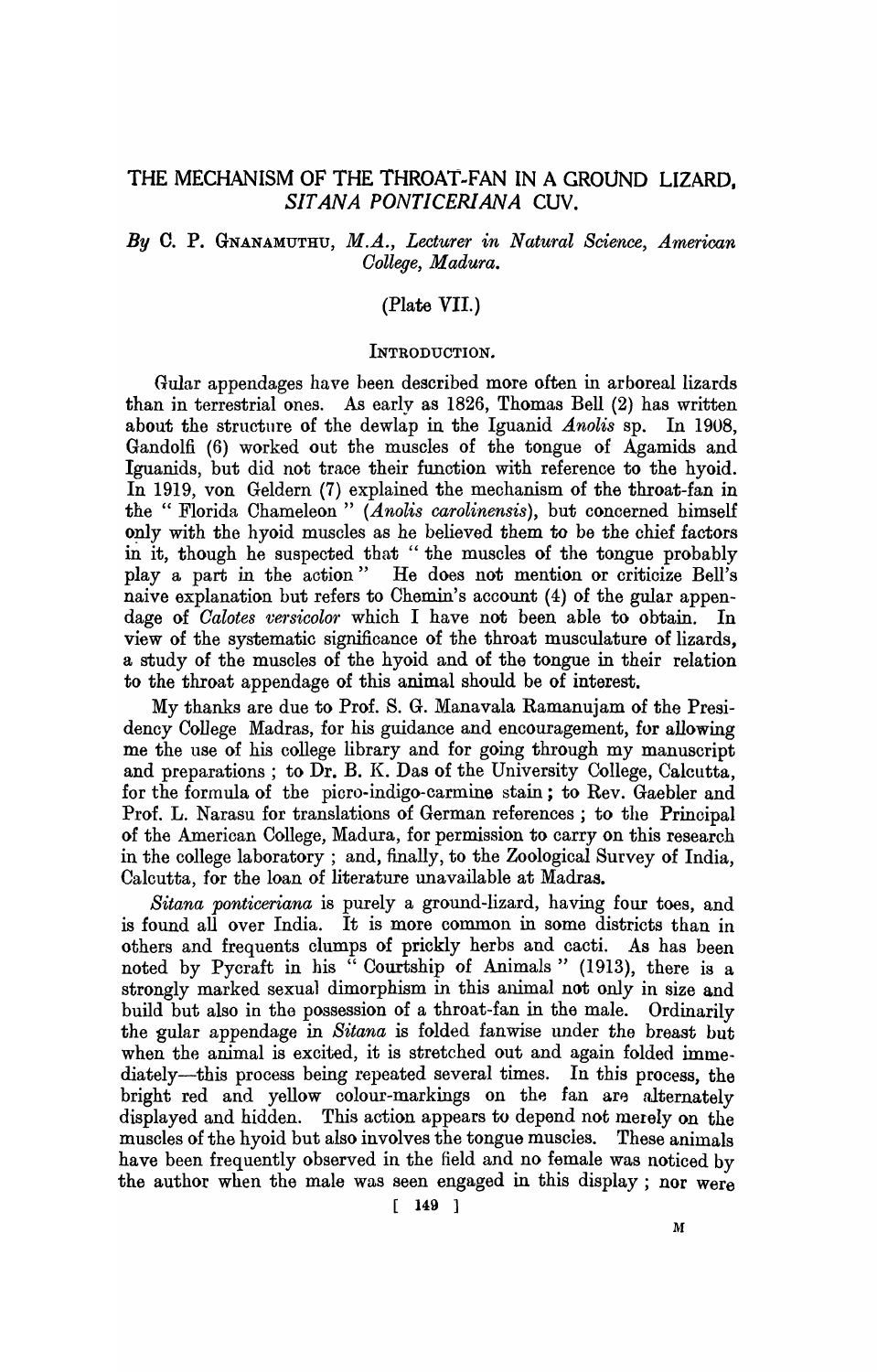several individuals seen at any time to be engaged in a collective display of their coloured gular folds. Even specimens caught and held in the hand displayed their fans.

The throat muscles of several of these lizards were dissected and sections were made of the tongues from formaline-preserved specimens. The sections were cut about  $8\mu$  thick, stained in alcoholic borax carmine, rollowed by picro-indigo-carmine, cleared in xylol and mounted in balsam.

## THE HYOID APPARATUS.

Text-figures 2 and 3 illustrate the hyoid apparatus of male and female *Sitana.* The difference between the hyoid apparatus of the two sexes will be obvious and are no doubt associated with the presence of the throat-fan in the male and its absence in the female. The hyoid of the male is nearly thrice as long and two-and-a-half times as large as that of the female. The wider basihyoid, the longer median process and the short weak basibranchials of the female are all unadapted to the function which they subserve in the male. It will, however, be noted that the hyoid apparatus of *Sitana* bears a general resemblance to that of *Anolis.*  The basihyoid of *Sitana* is much more slender than that of *Anolis* and is cleft behind and continued into the basibranchial process which thus appears to be longer. The cleft of the basihyoid commences at



TEX1-FIG. 1.-Male Sitana with gular appendage stretched.

about its level of articulation with the posterior cornu. In front the basihyoid is continued into a short pointed median process called by Geldern " processus entoglossus", or by Gandolfi "the tongue bone" The two pairs of appendicular processes--the two visceral arches of Beddard (I)-lie nearly parallel as in *Anolis,* but in the latter the anterior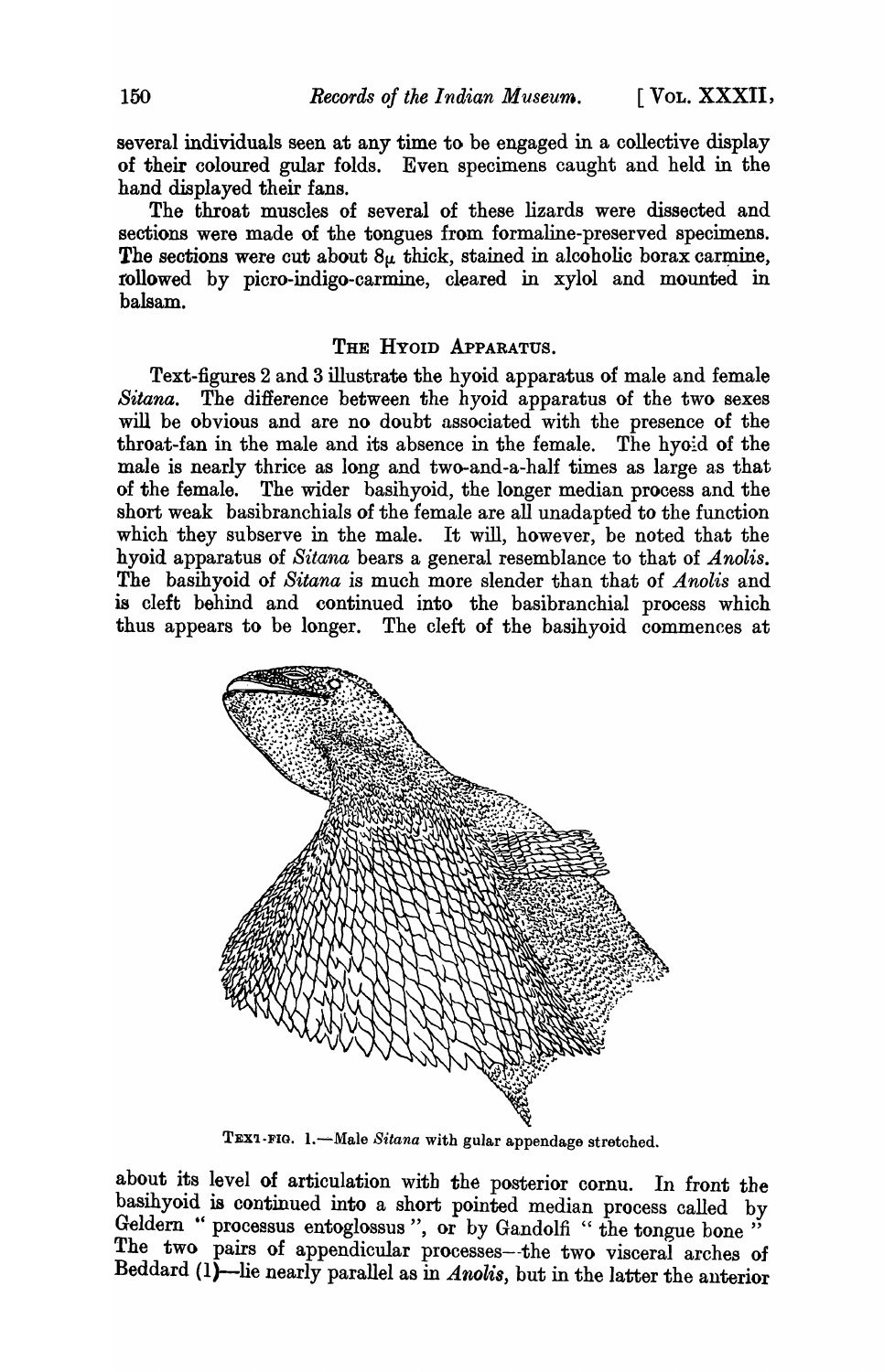cornu nearly equals the posterior in size, as can be seen from Geldern's<br>figures. There are also other minor features of difference as for inctance There are also other minor features of difference as, for instance, the body of the basihyoid in *Sitana* is not so flat and broad as is figured for *Anolis*, but has its sides raised up so as to enclose a deep groove between them and consequently the anterior cornu of each side, which is attached to the raised-up side of the basihyoid, is more clearly dorsal to the basihyoid in *Sitana* than *in Anolis.* Beddard (1) describes a



TEXT-FIG. 2.-Hyoid apparatus of male *Sitana* ( $\times$  3). A.C. Anterior cornu; B.B. Basibranchial; B. H. Basihyoid; P.C. Posterior cornu; P.E. Processus entogIossus.

TEXT-FIG. 3.—Hyoid apparatus of female *Sitana*  $(\times 7\frac{1}{2})$ . (Lettering as in fig. 2).

small piece in front of the anterior cornu in *Cklamydosaurus* and *Pkysignathus* and compares it to the thickened region of the hyoid of *Lacerta*  figured by Parker, and suggests that if it were the remnant of an arch it could be homologised with the two hyoid arches of the Chelonia. In sections of the hyoid of *Sitana*, taken in front of the anterior cornu, a pair of very minute processes are seen. These are probably the reduced representatives of the thickenings figured by Parker for *Lacerta* rather than comparable to "the ossified segmented off bit" of Beddard in *Ohlamydosaurus.* 

### MUSCLES OF THE HYOID.

1. *Sternohyoid* (S. H.) This, the anterior remnant of the rectus abdominis muscle of the lower vertebrate, has its origin on the sternum and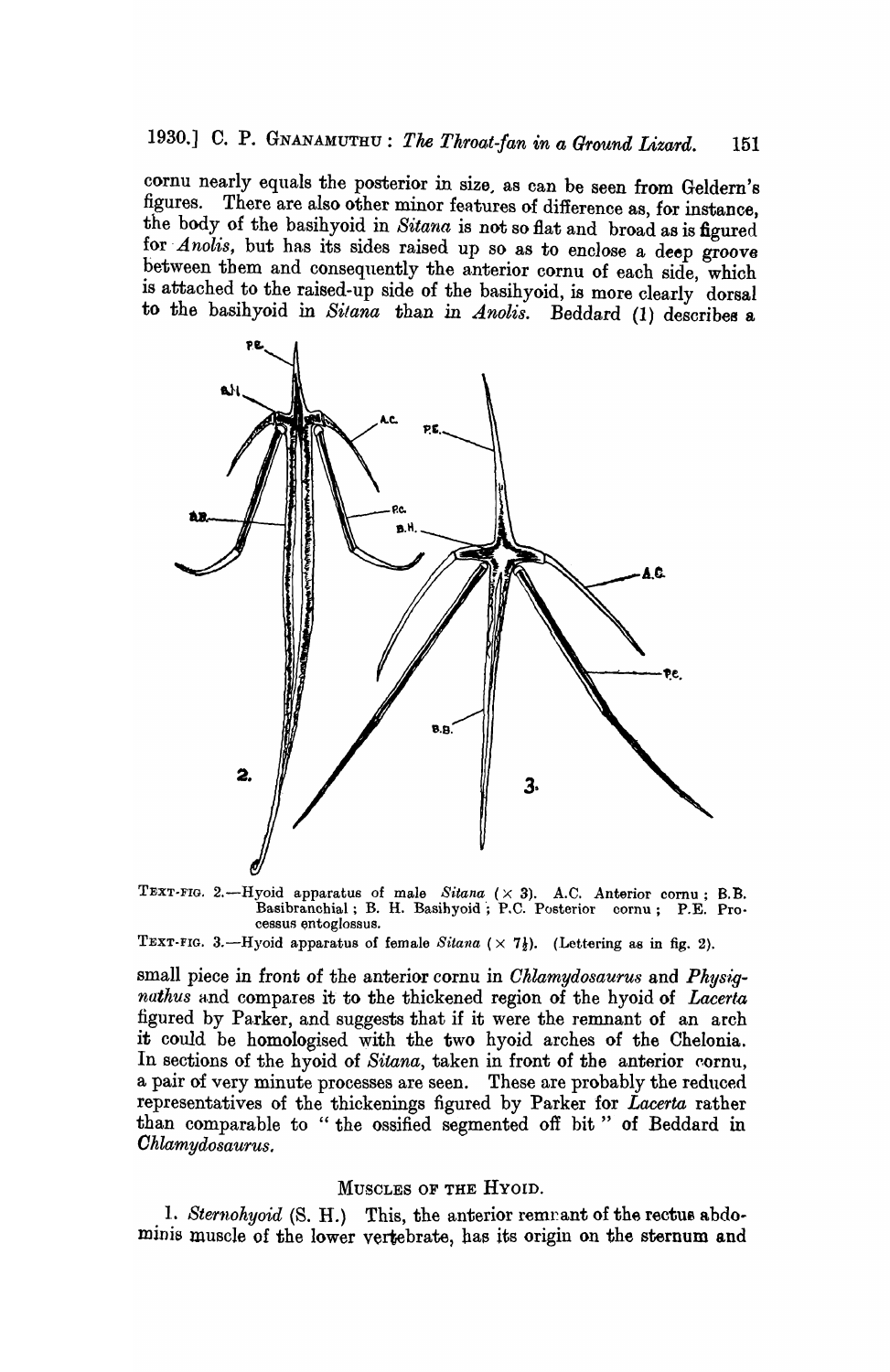runs on either side of the basibranchial processes and ventral to the median portion of the sternothyroideus muscle. It is connected with the sternothyroideus by fascia, but it is inserted on to the most anterior part of the basibranchial processes, along with the omohyoid.

2. *Sternothyroideus* (S. Th.). This is a broad flat muscle springing from the sternum and being inserted all along the hind edge of the posterior cornu.



TEXT-FIG. 4.--Superficial muscles exposed  $(\times$  3). A. Adipose bodies; B.B. Basibranchial; C.C. Constrictor colli; G.H.L. Geniohyoideus, lateral bundle; G.H.M. Geniohyoideus, median bundle; M.A. Mylohyoideus anterior (M.A. profundus lies just below it); M.P. Mylohyoideus posterior; *O.H.* Omohyoideus; P.G. Pterygoideus; *S.O.* Sternocleidom; S.H. Sternohyoideus; S.Th. Stemothyroideus.

*3. The omohyoid* (0. *H.)* is a fairly thick Hat double muscle. It starts from the anterior border of the scapula, runs obliquely in an anterior and ventral direction, parallel to the posterior cornu, to which it is attached along its outer border, and is finally attached along with the sternothyroideus to the basibranchial process.

*4. The geniohyoide1ts* (G. *H.)* ties the hyoid anteriorly to the lower jaw. This in most lizards exists as many bundles which weave into the mylohyoid *(vide infra)* running transversely between the two rami of the mandible. There are four such divisions of the geniohyoideus in *Sitana,* which run between the corresponding portions of the mylohyoid. The most posterior is a short bundle, which, rising from the bind portion of the lower jaw and running dorsal to the last strip of the mylohyoideus, becomes attached to the curving end of the posterior cornu. Tbis muscle has been regarded by Geldern and other earlier writers as a separate muscle and termed "Mandibulohyoid" and "Ceratomandibularis" It may, however, be pointed out that it is not unlike the two other muscles in front of it, which are similar to it in their course and function and which have been called geniohyoideus; in this paper, therefore, the 'MandibuIohyoid ' of Geldern has been considered as a part of the geniohyoideus. The next bundle is very slender and lies under the first. The other two are fairly thick, the last and median being stoutest.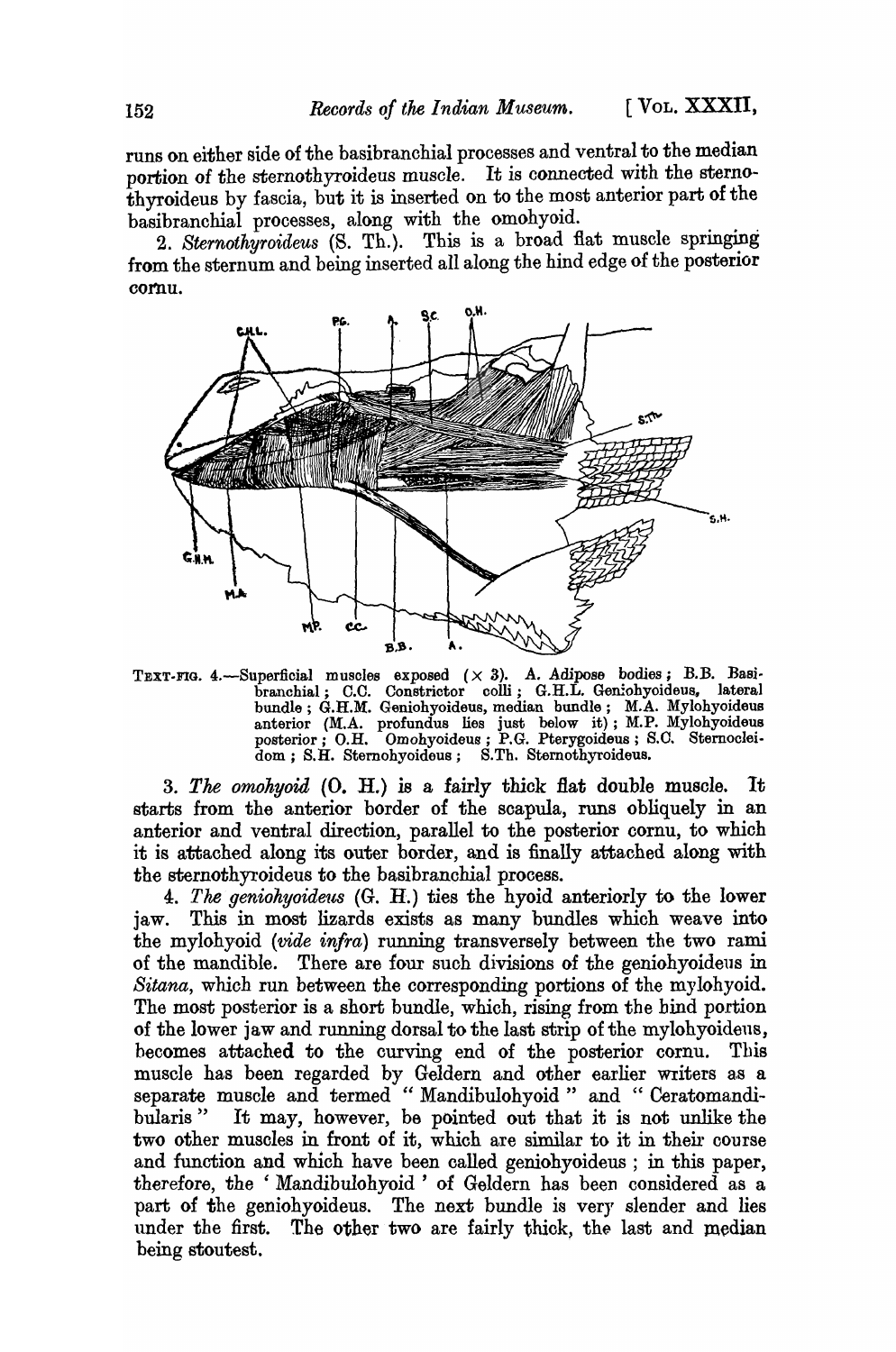*5. The ceratohyoideus* (C. H.) is one of the factors of the hyoid mechanism and was held by Geldern to play the principal part in it. It is a short muscle which originates along the dorsal border of the posterior cornu and running forwards gets inserted on the anterior cornu. In its distal part the anterior cornu is almost surrounded by the fibres of this muscle. The latter becomes ligamentous anteriorly and is attached to the proximal part of the anterior cornu and the basihyoid.



TEXT-FIG. 5.-Dissection from ventral side. B.B. Basibranchial; G.H.L. Geniohyoideus, lateral bundle; G.H.M. Geniohyoideus, median bundle: M.A. Mylohyoideus anterior; O.H. Omohyoid; S. C. Sternocleidom; S.H. Sternohyoideus.

*Function of the muscles.* The sternothyroideus serves to draw the posterior cornu and with it the rest of the hyoid and the tongue back wards, *i.e.*, in a caudal direction. The sternohyoid and omohyoid muscles being inserted on the basibranchials serve to draw them backward and thus withdraw or fold the fan, after it has been stretched. The sternothyroideus and to a slight extent the omohyoids counteract the forward draw of the geniohyoideus and thus make the posterior cornu a fixed point about which the rest of the hyoid apparatus moves in the extension of the throat-fan and to which the muscles moving the tongue are attached. Further, the ceratohyoidei having their origin in the fixed posterior cornu and being inserted on the anterior cornu and basihyoid draw these latter structures towards its origin, *i.e.,* the fixed posterior cornu; the basibranchial processes being continuous with the basihyoid are consequently swung forwards whenever the ceratohyoideus contracts. The whole hyoid apparatus illustrates the principle of the first order of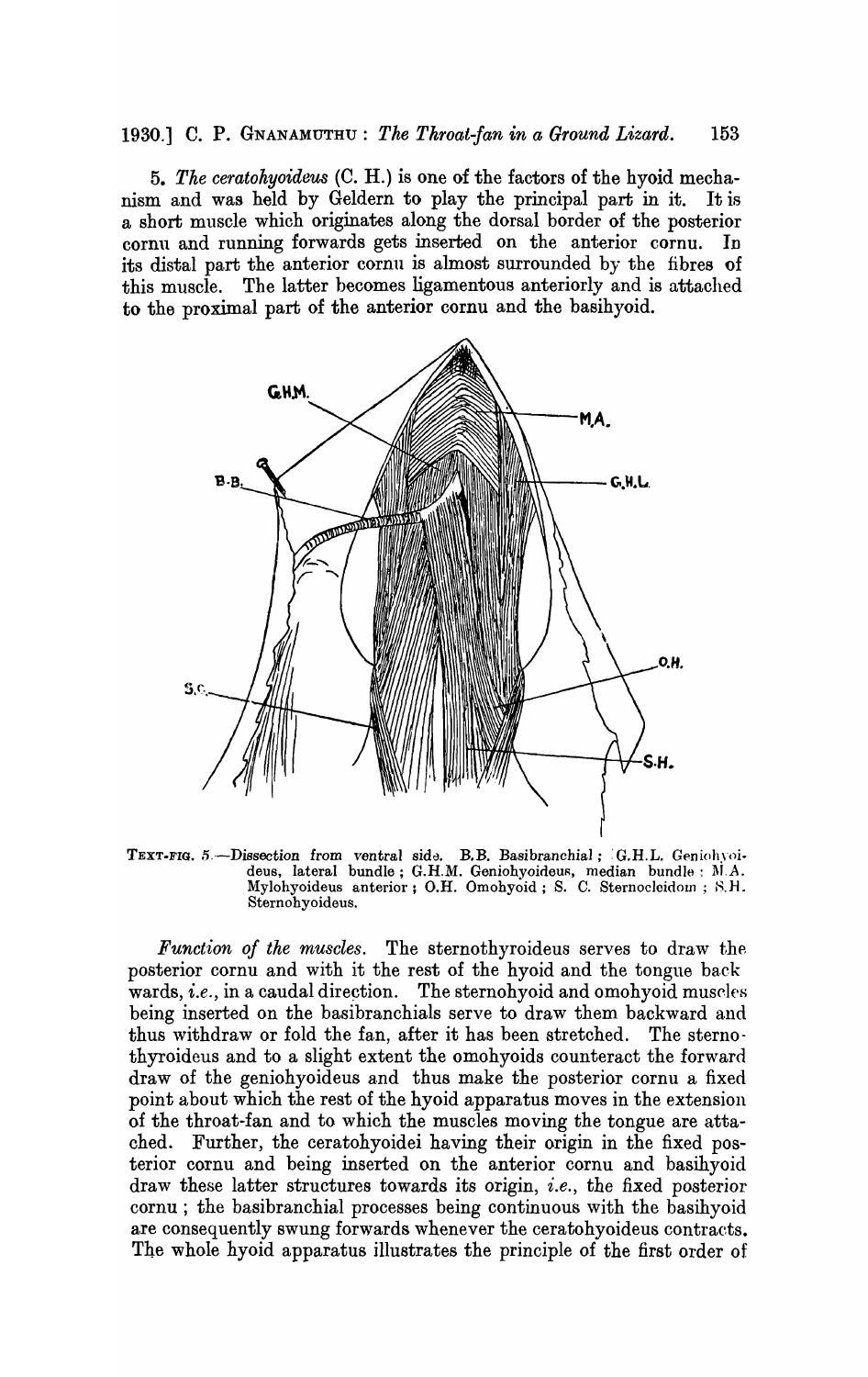levers; the basihyoid and its processus entoglossus forming the short power arm, the long basibranchial processes the weight arm, the fulcrum being provided about the articulation of the basihyoid with the posterior cornu.



- TEXT-FIG. 6.-View of deeper muscles. B.B. Basibranchial; G.H.L. Geniohyoideus, lateral bundle; G.H.M. Geniohyoideus, median bundle; H.G. Hyoglossus; M.A. Mylohyoideus anterior; O.H. Omohyoideus,; S.C. Sternocleidom; S.H. Sternohyoideus.
- TEXT-FIG. 7.—View of still deeper muscles. B.B. Basibranchial; G.G. Genioglossus; H.G. Hyoglossus; O.H. and S.H. Omohyoid and sternohyoid cut; P.C. Posterior cornu; R.M. Ring muscle; S.C. Sternocleidom; S.Th. Sternothyroideus.

Constrictor colli (C. C.). Among the transverse muscles, the most superficial is the constrictor colli which Camp (3) figures in most lizards but it is only with diffioulty made out in *Sitana.* Its fibres take their origin in the skin on the back of the neck, run down ventrally and extend as a sheet over the gorge, a little behind the mylohyoideus. This muscle aids in the process of swallowing.

*The mylohyoideus* (M. H.) is a transverse muscle running just beneath the skin on the ventral side of the head, between the rami of the mandible; two portions can be distinguished, namely, a mylohyoideus anterior and a mylohyoideus posterior. In *Sitana* the fibres of the mylohyoideus posterior run transversely across from one ramus of the mandible to the other. This sheet of muscle is laterally interrupted by the two lateral bundles of the geniobyoideus. The third lateral bundle of the genio-The third lateral bundle of the geniohyoideus lies under the mylohyoideus posterior, and the median bundle runs below the mylohyoideus anterior (text-figure 4). The mylohyoideus anterior is contiguous with the posterior, as in some Agamids, and its fibres run obliquely forwards to meet in a median raphe. Just below the mylohyoideus anterior is another thin sheet of muscle which Camp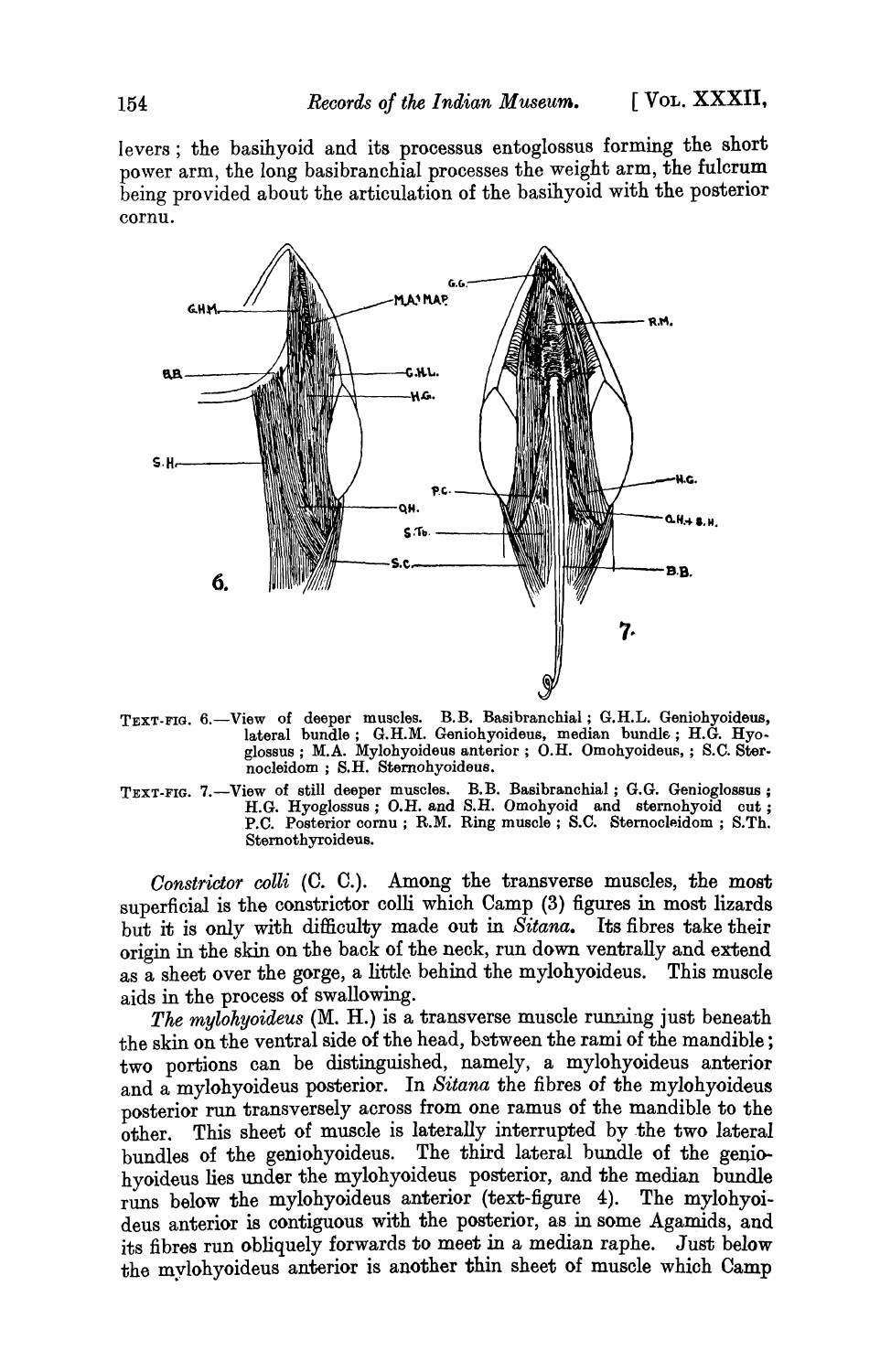has called mylohyoideus anterior profundus. Its fibres run. obliquely backwards to meet in a median raphe. This muscle, though noticed



TEXT-FIG. 8.-Side view of hyoid apparatus. A.C. Anterior cornu; B.B. Basibranchial; B.H. Basihyoid; C.H. Ceratohyoideus; L.C.H. Ligamentous insertion of ceratohyoid; P.C. Posterior cornu; P.E. Processus entogIossus.

and described by Gandolfi, was left unnamed by him. Both Gandolfi and Camp found it to be present in Agamids and absent in the Iguanids. Camp has further found it in the Chameleons and is of opinion that it is additional evidence of the affinity between the two groups. The mylohyoideus, a breathing muscle in the lower vertebrates, not only aids breathing by pushing the tongue up and bringing the glottis into the nasopharyngeal groove but also assists swallowing.

### THE MUSCLES OF THE TONGUE.

*The hyoglossus* (H. G.) is the most important of these. It is paired and fairly thick and takes its origin on the outer edge of the posterior cornu of each side, just doisal to the attachments of the geniohyoideus and 'ventral to that of the ceratohyoideus. The hyoglossus of each side runs longitudinally, lying obliquely between the outer margin of the posterior cornu and the lateral margin of the tongue *(c.f. pl. vii, figs.* 1-4). The bony region of the posterior cornu first runs obliquely backwards and outwards and then takes a turn upward and outward in its distal part; consequent on this, two regions can be distinguished, though feebly, in a cross section of the hyoglossus muscle-an inner and an outer. I shall first describe the course of the inner division.

The inner division of the hyoglossus runs horizontally parallel to the outer division. Towards the middle of the length of the tongue, the upper fibres of this inner division turn outwards and run obliquely over the outer division of the hyoglossus. Anteriorly more of these fibres assume this oblique course-some seven descend round the outer side of the outer division of the hyoglossus and become attached to its fascia, while some fibres get inserted into the side borders of the tongue, running across fibres of the genioglossus. In giving an account of the tongue muscles of Agamids other than *Sitana,* Gandolfi describes a " Ring Muskel um das Hyoglossus." I do not find such a muscle in *Sitana.* The muscle fibres which can be described as going round the outer hyoglossus are those of the inner division of the hyoglossus and as these rise from the posterior cornu, there is no muscle which has the same origin and course as Gandolfi describes for his "Ring Muskel um das Hyoglossus."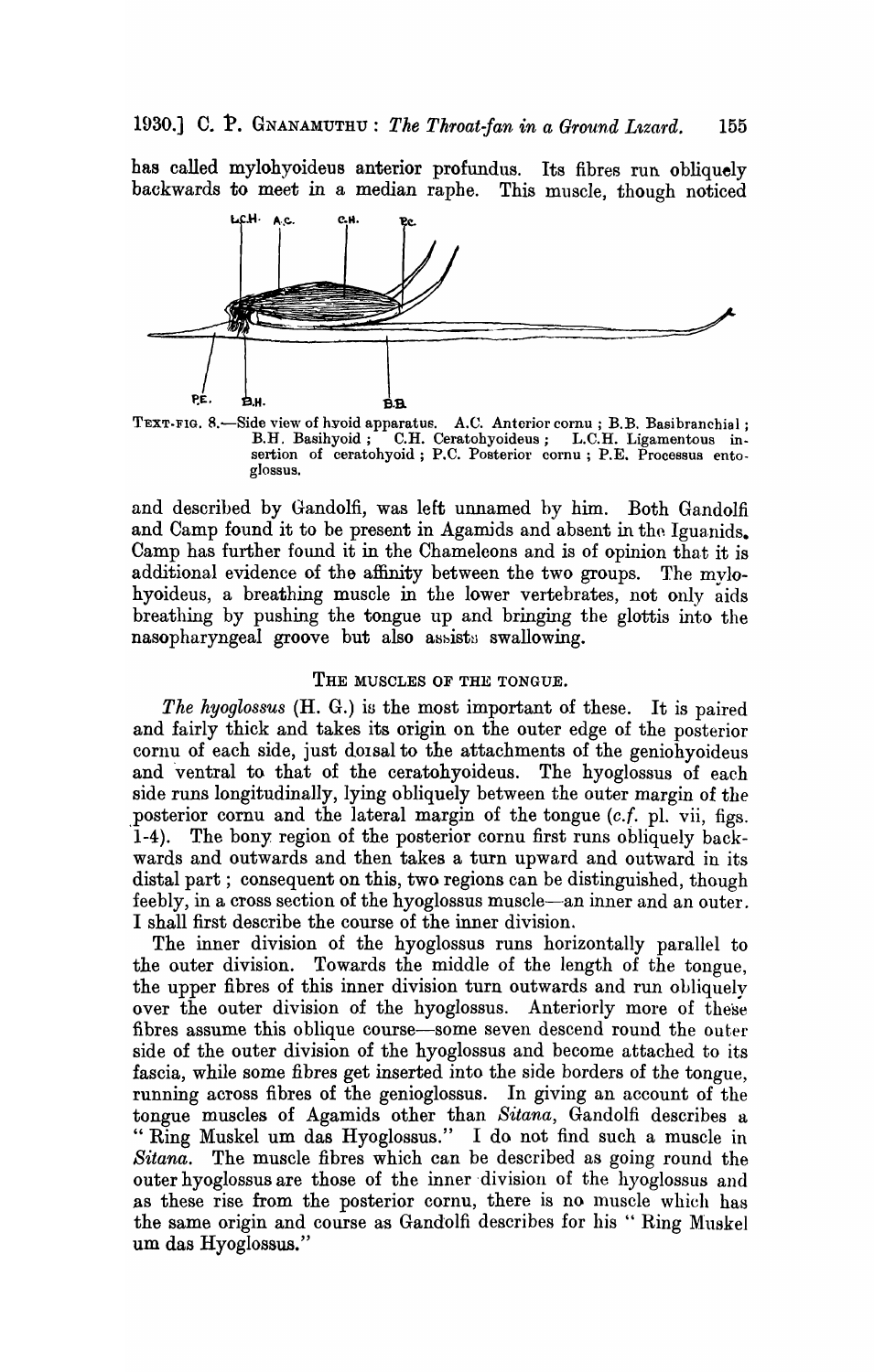While the upper fibres of the inner division take this oblique course, the lower run close to the processus and become inserted on it. The set of upper fibres are separated from the lower by the "Ring muscle round the hyoid bone" *(vide infra)* passing outwards between them. This ring muscle encloses within it the lower part of the inner division of the hyoglossus, as well as the processus. The inner division of the hyoglossus thus has two insertions, one over and round the fascia of the outer division and another on the processus.

The outer division of the hyoglossus (cf. pl. vii, figs. 4 and 5) also. has a part of its ventral fibres inserted on the processus along with the ventral portion of the inner division. Apart from this, the outer division runs forward to the extreme tip of the tongue and its fibres ascend into. the dorsum of the tongue and in doing so cross the other muscles *(vide*) *infra*) in a radiating manner. The function of the various divisions of the hyoglossi is obviously to draw in the tongue towards the posterior cornu. In such a retraction the fibres inserted on the processus will pull it back and thus swing open the throat-fan. The rest of the hyoglossus also will aid this, as in the front part of the tongue this muscle is bound to the processus by the other muscles which are attached to the fibrous extension from the " Ring muscle round the hyoid bone."

*The Ring muscle* (R. M.) (Gandolfi). The fibres of this muscle rise in the basihyoidal groove and run anteriorly for a very short distance. Where the basihyoid gives rise to the processus entoglossus, they take a lateral and downward course enveloping the processus on each side. The two lateral portions are separated in the middle line by a feebly developed "septum" formed by the fascial covering of the muscle. As the fibres of the ring muscle pass outwards and downwards round the processus, the lower part of the inner division of the hyoglossus becomes cut off on either side, as already described, and is thus enclosed between the ring muscle and the processus (cf. pl. vii, figs. 5 and 6). Immediately in front of the glottis this septum or fibrous plate takes a more dorsal position in the tongue (cf. pl. vii, figs. 6 and 7), the processus being still enclosed or surrounded by the ring muscle. This muscle has been distinguished by Gandolfi as the "Ring muskel um das Zungenbein", but as no other " Ring muscle " is seen in *Sitana* I prefer to refer to this merely as the ring muscle. Towards the tip of the tongue this muscle passes into the connective tissue at the base of the front end of the tongue. As regards the function of this muscle in the tongue of Agamidae, Gandolfi conjectures that the contraction causes its fibres to thicken, which thus makes them exert a pressure all round; that as the muscle is surrounded by almost inelastic connective tissue, it cannot expand; and that as the motion towards the back is also impossible, the thickening of the muscle-fibres occurring during contraction manifests itself in a forward extension of the tongue.

This is improbable, for the muscles genioglossus and hyoglossus are responsible for the slight protrusion and retraction of the tongue that we can observe in Agamids. The course of the majority of the fibres is clearly circular and the muscle therefore must serve only to hold firmly on to the processus entoglossus and, because of its partial attachment to the basihyoid, it is able to fix the fibrous plate, so necessary for the play of the muscles which start from it.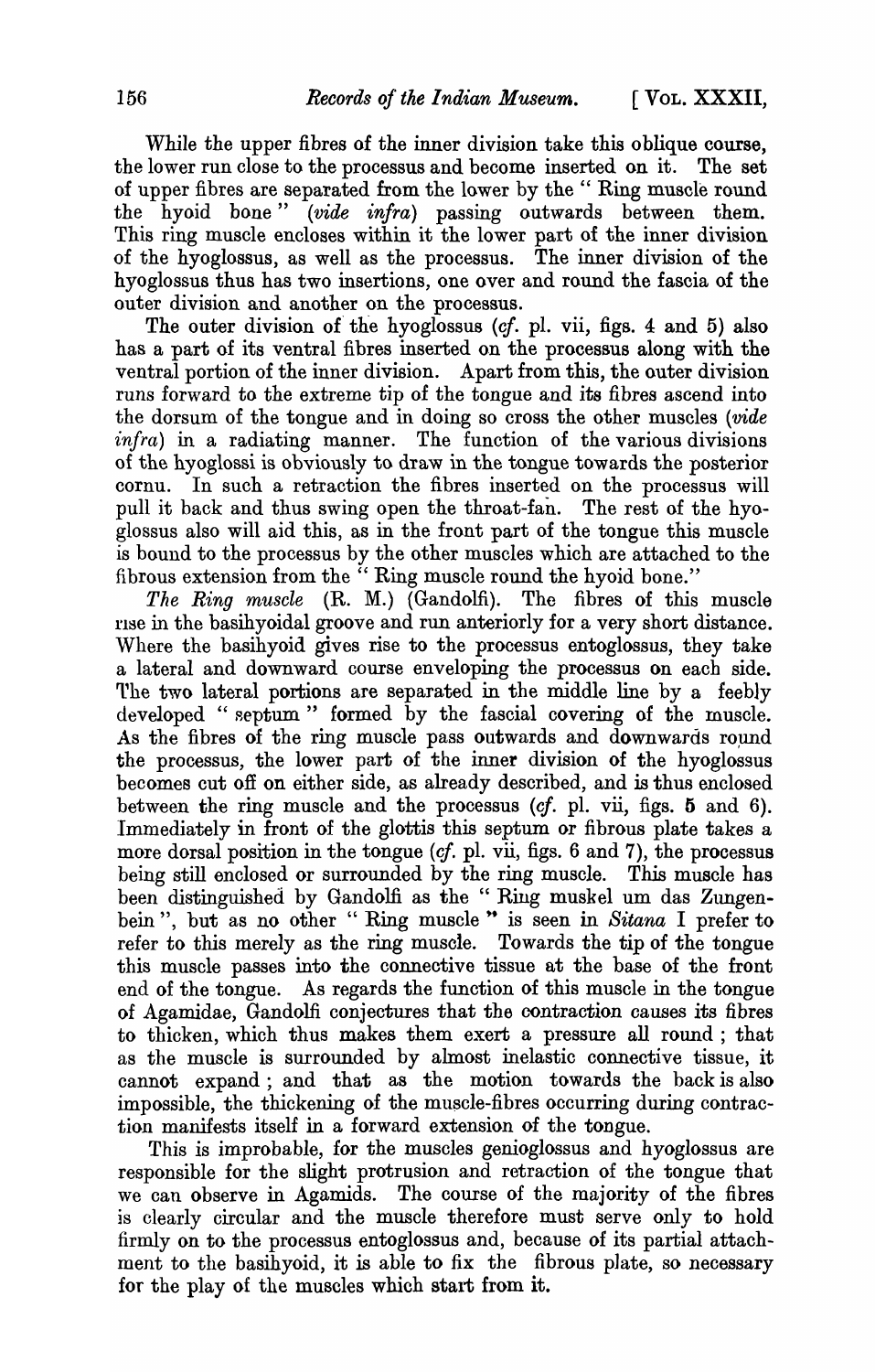*The longitudinalis linguae* (L. L.) is a muscle which takes its origin from the fibrous plate in front of the glottis and runs obliquely towards the surface of the tongue proceeding forwards to the tip below the papillae. By its contraction the tongue tip is curved or rolled up.

*The transversalis linguae* (T. L.) is a muscle whose fibres take their origin from the fibrous plate anterior to the glottis and pass laterally to the side borders of the tongue. This muscle serves to bring together the sides and makes the tongue narrower and thicker.

*The genioglossus* (G. G.) btarts from the mandibular symphysis and its fibres get distributed to the tip and sides of the tongue as far back as the laryngeal region. The genioglossi of the two sides serve to draw the tongue forwards.

### DISCUSSION.

Thomas Bell (1826) has described the extension of the throat-fan in *Anolis,* as the simple process of the hyoid being drawn back by the sternohyoid. According to him as the posterior tip of the basibranchial is fixed in the skin, it results in the basibranchials becoming arched on their lower side thrusting the skin fold downwards " like the ribs of an umbrella well opened" Unfortunately he did not study the musculature in detail and his theory though simple and attractive is untenable. Geldern, however, described the mechanism more correctly for the same animal. In *Sitana,* as in *Anolis,* the extension of the throat-fan is undoubtedly due to the levering action of the posterior part of the hyoid apparatus about a fixed fulcrum formed by the middle portion, the weight arm-the basibranchial processes-pushing the folded fan open. Geldern points out how in *Anolis* the ceratohyoideus by rising from the posterior cornu and being attached to the anterior cornu will pull these latter back and therefore the basihyoid also; 'and though he did not work out the muscles of the tongue, believed that "they may play a small part in the action" The ceratohyoideus in Sitana, however. The ceratohyoideus in *Sitana*, however, is slightly different. Its fibres run parallel to the anterior cornu from their origin of the posterior cornu and are inserted on the hasih yoid and on the anterior cornu near its articulation with the former. This, it would be seen, gives a more effective pull upwards and backwards to the basihyoid.

Further, when the muscles of the tongue are worked out and studied in relation to those of the hyoid it is difficult to resist the conclusion that they, and especially the hyoglossus, take at least an equal share in the drawing back of the processus entoglossus and the basihyoid, and, therefore, in the extension of the fan. The hyoglossus besides being intimately connected with the basihyoid through other muscles-the Ring muscle for instance-has a ventral division of it inserted on the processus entoglossus and can retract the basihyoid to a considerable extent.

The folding of the fan is accomplished by the omohyoids and the sternothyroideus which pull the basibranchials upwards and backwards, aided by the relaxation of the other muscles, concerned in its protrusion. I find no trace of the muscle which Geldern found in *Anolis* and named myloceratoideus and which he describes as drawing the anterior cornu forwards during the retraction of the gular appendage.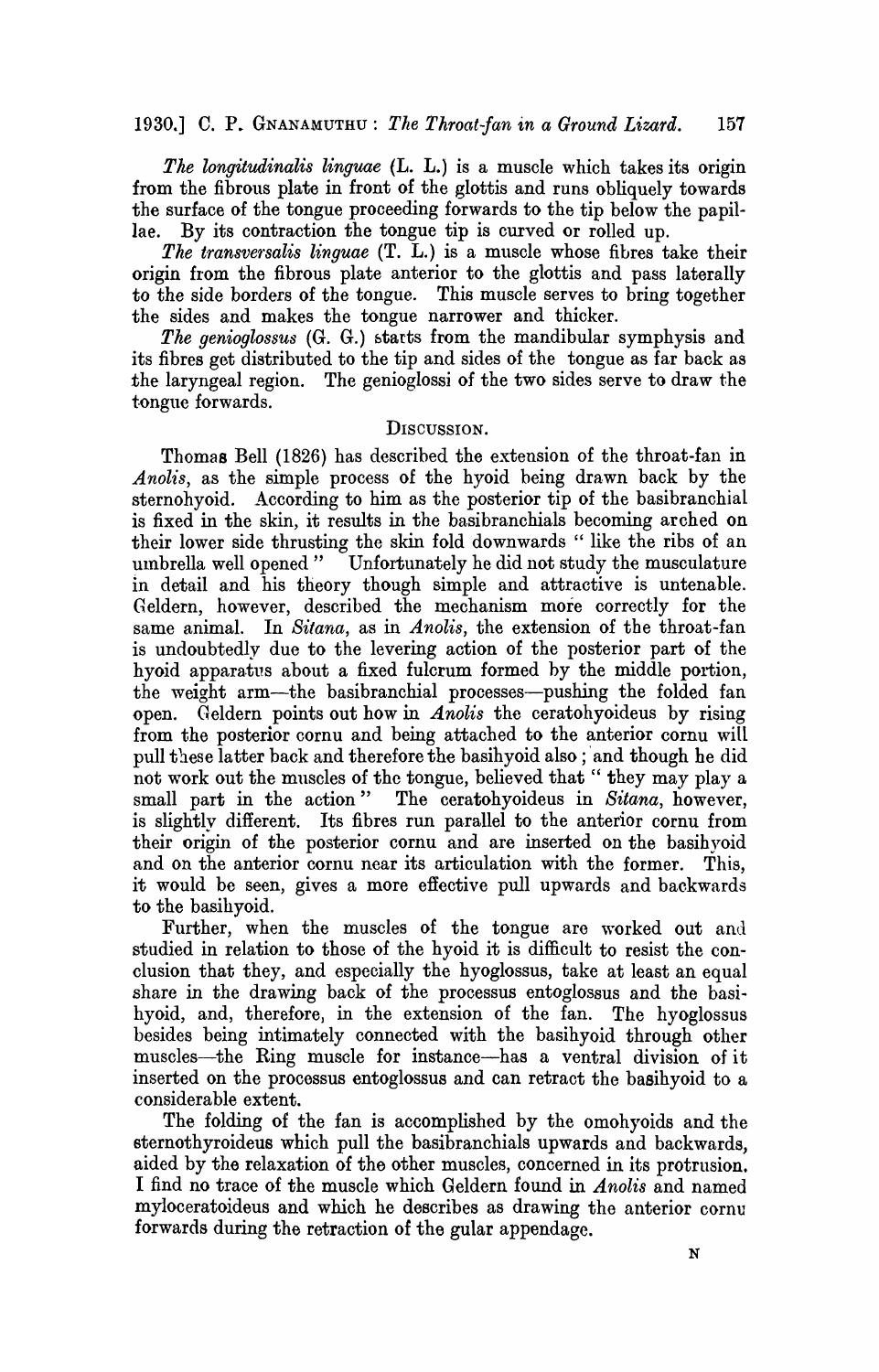I have been unable to obtain Chemin's article on the hyoid apparatus of *Calotes versicolor*, which Geldern criticises. In giving a resumé of Chemin's account of the hyoid mechanism, Geldern says, "the basihyoid is pulled ventrad by means of the sternohyoid (sternothyroideus ?) and the processus entoglossus is prevented from moving ventrad with the basihyoid by a band of tissue extending from one hyoglossus to theother and the basihyal would rotate as the fulcrum and swing theprocessus retrobasalis (basibranchials) forward" This view, however, cannot be supported by facts for the sternothyroidei, even in *Oalotes,*  are inserted on the posterior cornu as in most lizards and therefore thebasihyoid cannot be pulled down except indirectly through its attachment with the posterior cornu and after all the sternothyroidei aremore horizontal than oblique. Criticising Chemin's description Geldern says that " he cannot agree with the general statement that the mechanism in *Calotes* is essentially the same for all the Iguanidae. . . Certainly it differs markedly in *Anolis,* where the processus entoglossus is not the arm of the lever and only acts as a hindrance to the production of the throat-fan" The processus entoglossus, though smaller in the male, must yet be regarded as playing a part in the mechanism of the throat-fan of *Sitana*, since it affords attachment for a part of the hyoglossus and forms with the basihyoid the power arm of the lever.

## CONCLUSION.

1. The play of the gular appendage depends on the hyoid apparatus working as a lever through the muscles attached to it. Both the muscles of the hyoid and those of the tongue play a part. The basihyoid is pulled backwards not only by the ceratohyoideus but also by the hyoglossus through its attachment to the basihyoid process.

2. In its main features the mechanism of the dewlap in *Sitana* no doubt resembles that of the Iguanid *Anolis carolinensis*, described by Geldern. But this author paid no attention to the tongue muscles though he realised that they may playa part. In *Sitana,* undoubtedly, they do play an important part.

3. The similarity of the hyoid apparatus and the part it plays in the extention of the throat-fans in Lacertila need not necessarily be of systematic importance. Similarity of structure may have been possibly attained by similarity of functions. For one thing, the hyoid apparatus differs widely even among the Agamidae as, for instance, between *Oalotes, Draco, Physignathus, Chlamydosaurus, etc.* Therefore, the similarity of this organ that exists in *Sitana,* an Agamid, and *Anolis,* an Iguanid, is not surprising.

## BIBLIOGRAPHY.

- 1. Beddard, F. E.-Anatomy of the Frilled Lizard *Ohlamydosaurus kingi*  and some other Agamidae. *Proc. Zool. Soc. London*, 1905, pp. 9-21.
- 2. Bell, Thomas.--Observations sur la Structure du Gosier du genre *Anolis. Ann. Sci. Nat.* VII, pp. 191-194 (1826).
- 3. Camp, C. L.-Classification, Phylogeny and structure of lizards. *Bull. Amer. Mus. Nat. Hist. New York,* 1923, pp. 289-433.